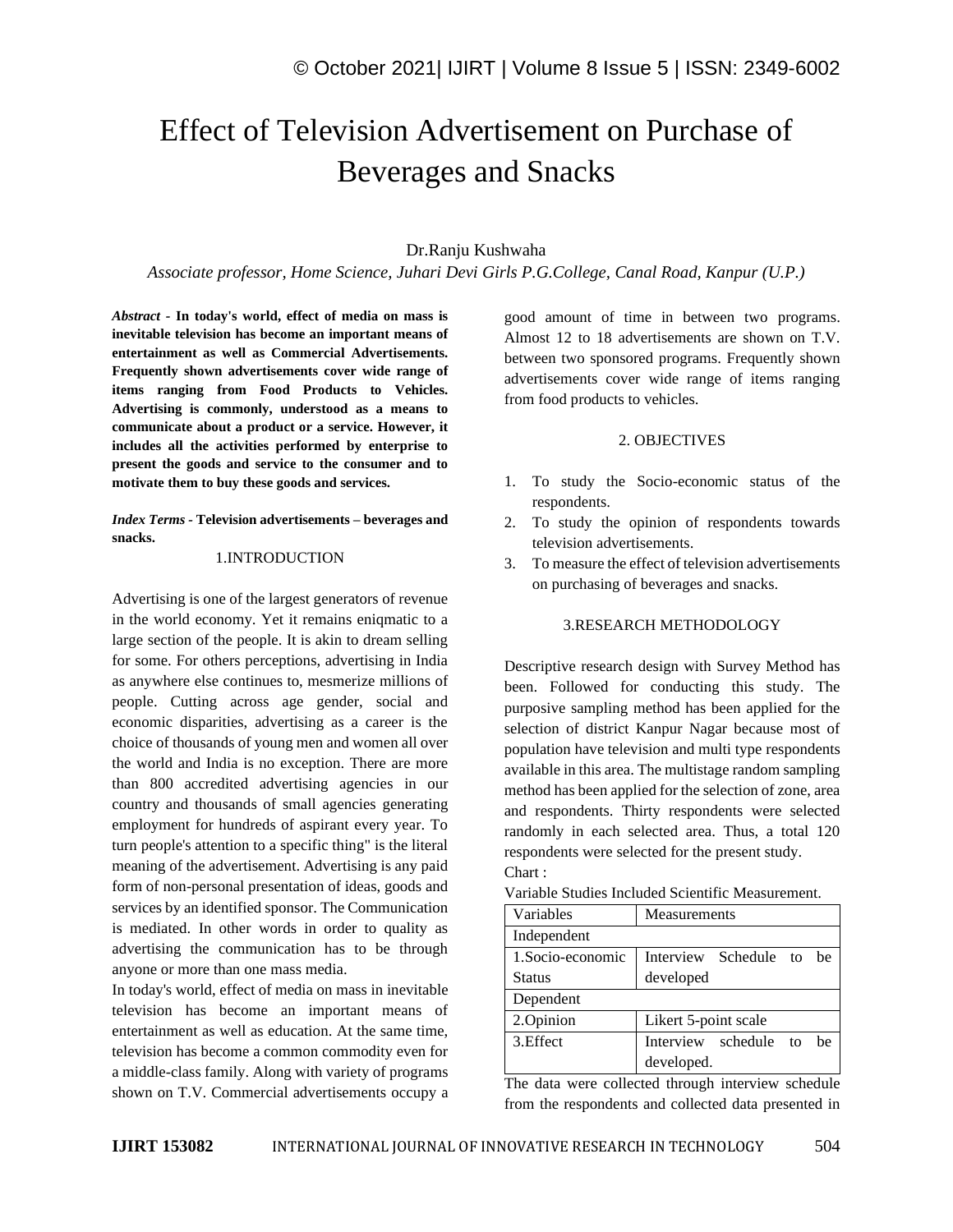data matrix' for tabulation and analysis, statistical measures i.e. percentage, mean and rank order, correlation coefficient and significant of correlation were used to treat the data properly.

# 4.RESULTS AND DISCUSSION

The results and discussion of the present study are summarized.

# SOCIO-ECONOMIC STATUS :

The category of age maximum 40% respondents belonged to age group of 22-32 years and 28.33% belonged to the age group 32-42 years.

- 1. In age category maximum (400/0) respondents belonged to age group of 20-30 years and 28.33 per cent belonged to the age group 0[30-40] years.
- 2. In the caste category maximum (47.50%) respondents belonged to the general caste and 8.33% respondents belonged to the SC/ST.
- 3. On the basis of total number of respondents majority (49.17%) earned income above 15,000 Rs.1 Month and 18.33% respondents earned income 5,001-10,000 Rs./month.
- 4. Most of the respondents (66.67%) belonged to nuclear family system and only 33.33% respondents belonged to joint familt syste.
- 5. On the basis of mass media exposure cent % respondents were expose to radio.

In the category of caste maximum 47.5% respondents belonged to the general and 8.33% respondents belonged to the SC/ST.

Maximum (54.17%) respondents were professional degree of honours. M.A. and above; and 1.67% respondents engaged in part time job. On the basis is total number of respondents majority (49.17%) earned income above 15,000 Rs.1 month and 18.33% respondents earned income 5,001-10,000 Rs./Month respondents (66.67%) belonged to nuclear family system and only 33.33% respondents belonged to familt syste. On the basis of mass media exposure % respondents were exposed to television and 58.33% respondents were expose to radio.

Opinion of respondents towards television advertisements:

Of the respondents showed positive opinion towards television advertisements. The relationship between variables (Age, Education, Occupation, Income) and opinion were found as the education and income were positively significant variables. 'r' value of education and income was found to be 0.1879, 0.1215 which is highly significant at 5% level of significance.

Effect of television advertisements on purchasing of beverages and snacks :

| S.No. | Frequency | Respondents | Percent |       |
|-------|-----------|-------------|---------|-------|
|       | of        |             |         |       |
|       |           | watching    |         |       |
|       |           | per day     |         |       |
|       |           | $\lt 2$     | 10      | 8.33  |
|       | 2.        | $3 - 4$     | 22      | 18.33 |
|       | 3         | $5 - 6$     | 23      | 19.17 |
|       |           |             | 65      | 54.17 |

On the basis of frequency of watching the advertisements on selected brand per day maximum (54.16%) respondents were watching the advertisements 'more than 6 times' per day and 8.33 per cent respondents watching advertisements less than 2 times per day.

Most of the respondents were purchasing product after watching the advertisement.

On the basis of influencing components which motivate to purchase the beverages that is music in advertisement which were found mean 2.78 Table

| S.No. | Components              | <b>Beverages</b> | <b>Snacks</b> |
|-------|-------------------------|------------------|---------------|
| 1.    |                         | 34.5             | 36.85         |
| 2.    | Song/Slogan             | 35.33            | 29.87         |
| 3.    | Colour<br>and           | 4.83             | 4.12          |
|       | <b>Focused Products</b> |                  |               |
| 4.    | Incentives              | 0.66             | 0.625         |
| 5.    | Presentation            | 35.83            | 34.12         |
| 6.    | Model                   | 6.5              | 9.5           |
| 7.    | Font                    | 0.166            | 0.5           |
| 8.    | Package                 | 2.0              | 4.875         |

Thus. It can be concluded that in compartively most in fluencing component is music in Snacks (36.85%). Song/slogan in beverages which motivate for purchasing (35.33% cen are)

| S.No. | Particulars          | Mean | Rank |
|-------|----------------------|------|------|
|       | Selection of Product | 2.56 | Ш    |
| 2.    | Complete information | 2.12 |      |
|       | about product        |      |      |
|       | Cost information     | 2.1  | VII  |
|       | Easy to purchase     | 2.44 |      |